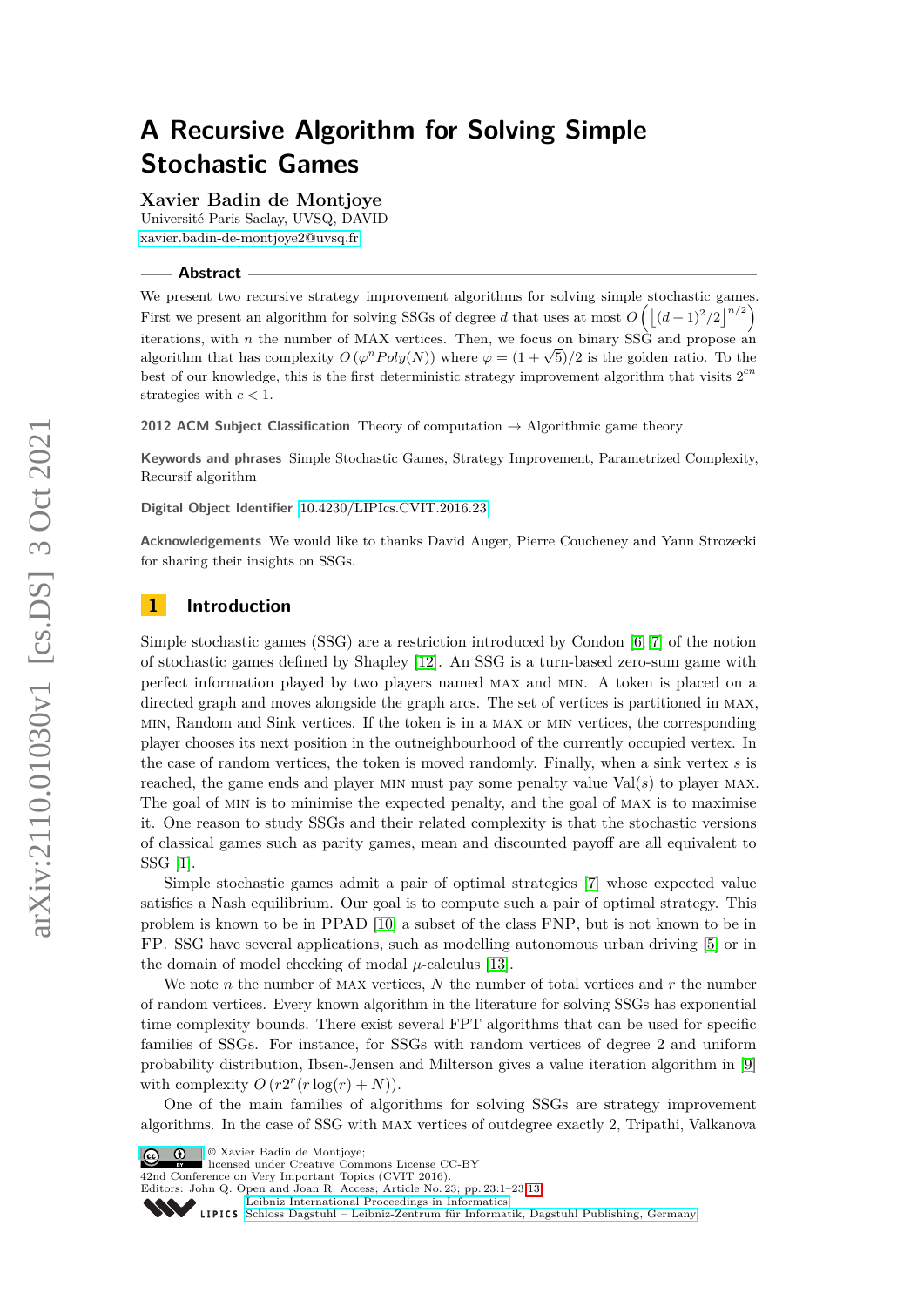### **23:2 A Recursive Algorithm for Solving Simple Stochastic Games**

and Kumar present in [\[14\]](#page-12-9) an algorithm with  $O(2^n/n)$  iterations, which is the only current bounds that deterministically improve the trivial  $2<sup>n</sup>$  iterations of checking every possible strategies of player MAX. Ludwig offers a randomised algorithm in [\[11\]](#page-12-10), which does  $2^{O(\sqrt{n})}$ iterations on average. In this paper, we provide a deterministic algorithm for the same family of SSGs that has complexity  $O(2^{cn} Poly(N))$  for some  $c < 1$ . Moreover, we will provide the first deterministic algorithm of this family with parametrised complexity in the degree *d* of MAX vertices and number of MAX vertices, improving the trivial bound of  $O(d^nPoly(N))$  to  $O((d+1)/$  $\sqrt{2}$ <sup>*n*</sup>*Poly*(*N*).

In the general case, Gimbert and Horn give in [\[8\]](#page-12-11) a strategy improvement algorithm whose complexity is a function of the random vertices with an algorithm of complexity  $O(r!Pol(y|N))$ . Moreover, in [\[3\]](#page-12-12), Auger Coucheney and Strozecki present a stochastic algorithm that runs in  $2^{O(r)}$ .

Auger, Badin de Montjoye and Strozecki present in [\[2\]](#page-12-13) a general formulation for strategy improvement algorithms that offers a general bound on the complexity of all such algorithms depending on the format of the probability value of the random nodes. It states that if there is some q such that all probabilities are of the format  $p/q$  and if each iteration of the algorithm is done in polynomial time, then any strategy improvement algorithm runs in  $O(nq^rPoly(N)).$ 

### **Contributions**

In this paper, we focus on SSGs whose max vertices have outdegree *d* with no constraints on the probability distribution of random vertices. We introduce two new recursive algorithms to solve SSGs. The first one, in Section [4,](#page-7-0) fixes the strategies on two vertices and recursively solves the rest of the SSG. This algorithm has bound  $O\left(\frac{d+1}{2}\right)$ 2  $\Big| -1 \Big|^{n/2} Poly(|G|)$  $\setminus$ . The second algorithm presented in Section [5](#page-9-0) works only for SSG of degree 2. However, it achieves a better bound that the  $O(\sqrt{3}^nPoly(N))$  of the first algorithm by reaching  $O(\varphi^nPoly(N))$  with  $\varphi = (1 + \sqrt{5})/2$  the golden ratio, which is, to the best of our knowledge, the best complexity for deterministic algorithm on this family of SSGs. Moreover, our algorithm does not require SSGs to be stopping, a common technical hypothesis, which may require a squarring of the number of vertices to be met.

# **2 An Overview of Simple Stochastic Games**

Simple Stochastic Games where introduce by Anne Condon in [\[6\]](#page-12-0). We give a definition close to the one given in [\[14,](#page-12-9) [2\]](#page-12-13).

 $\triangleright$  **Definition 1.** *A Simple Stochastic Game (SSG) is a directed graph*  $G = (V, E)$  *with a partition of the vertex set V in*  $V_{\text{MAX}}$ *,*  $V_{\text{MIN}}$ *,*  $V_R$  *and*  $V_S$  *respectively called,* MAX*,* MIN*, random and sink vertices such that:*

- $e^{i\omega t}$  *every vertex of*  $V_{\text{MAX}}$  *and*  $V_{\text{MIN}}$  *has outdegree at least two.*
- *every vertex x of V<sup>R</sup> has outdegree at least one, and an associated rational probability*  $\overline{\phantom{a}}$ *distribution*  $p_x(\cdot)$  *on the outneighbourhood of x.*
- *every vertex*  $x \in V_S$ *, there is an associated rational value*  $Val(x)$  *in the closed interval*  $\blacksquare$ [0*,* 1]*.*

 $\triangleright$  **Definition 2.** *A binary SSG is an SSG where every vertex of*  $V_{\text{MAX}}$  *has outdegree 2. An SSG is of degree d if its* max *vertices are of degree at most d.*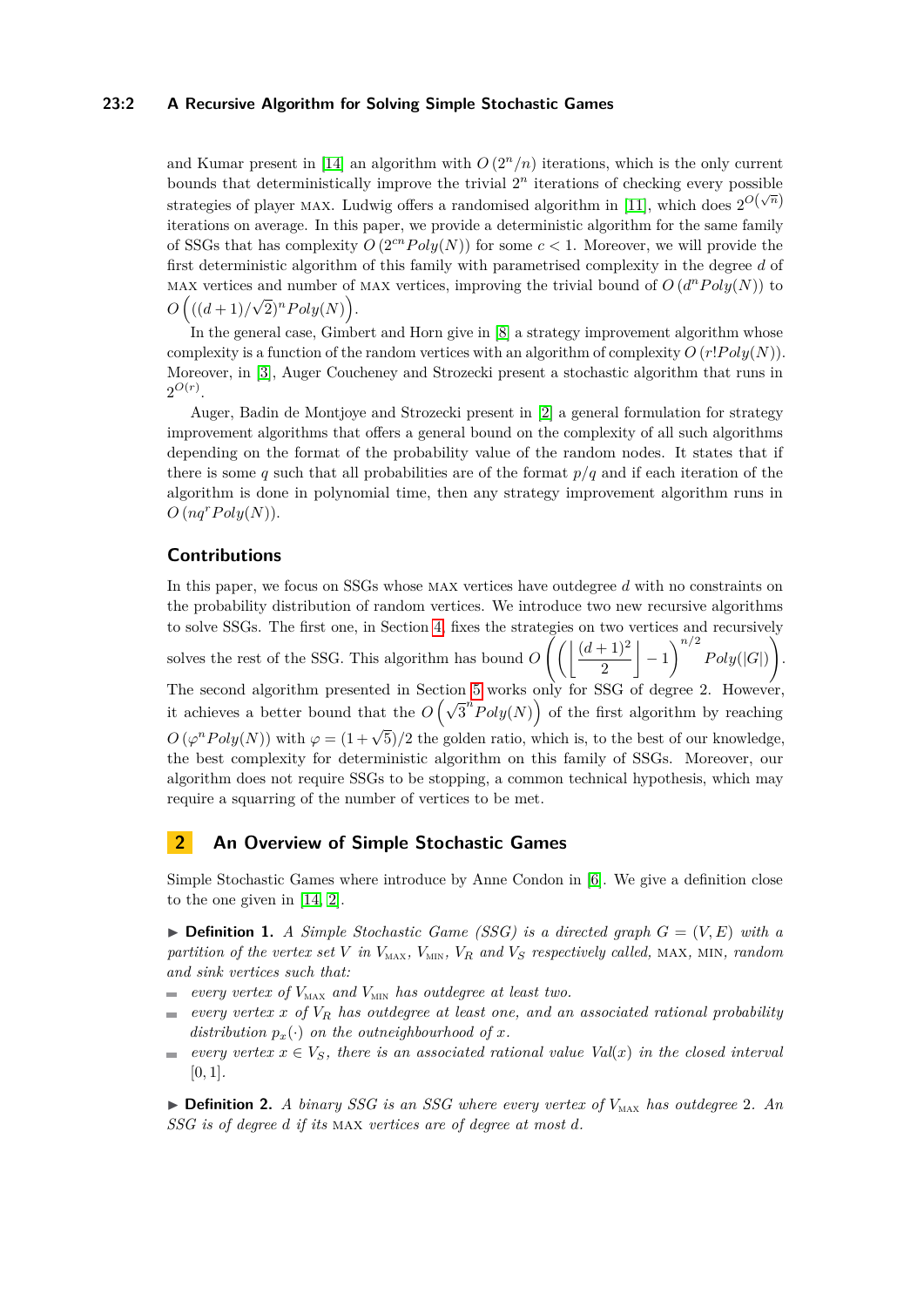<span id="page-2-0"></span>

**Figure 1** Instance of an SSG where square, circle and diamond vertices are respectively MAX, min and random vertices and grey vertices are sinl vertices. The probability distributions of the random vertices is the uniform distribution over their children.

In this article we denote  $|V_{\text{MAX}}|$  by *n*. We will write  $|G|$  the size of the representations of the game *G* in bits. We present an instance of an SSG in Figure [1.](#page-2-0)

The game is played by two players named max and min. The game starts by placing a token on some initial vertex  $x_0$ . Then, the token is moved according to the following rule. If the token is in a MAX or a MIN vertex  $x$ , then the corresponding player moves the token according to an outgoing arc from *x*. If the token is in a random vertex *x*, then the token is moved according to the probability distribution  $p_x$ . When the token reaches a sink *s*, then player MIN has to pay player MAX the value Val $(x)$ . Informally, the goal of the game for MAX is to maximise the value of the final sink and, conversely, the goal of the game for min is to minimise it.

This game is turn-based, with perfect information. The strategies consider by both players should thus be deterministic and only relies on the current position of the token. This is a well-known result on simple stochastic games and a proof of this can be found in [\[6,](#page-12-0) [14\]](#page-12-9). We thus only consider positional strategies.

 $\triangleright$  **Definition 3.** *A positional* MAX *strategy is a function*  $\sigma$  *from*  $V_{\text{MAX}}$  *to V such that for all*  $x$  *in*  $V_{\text{MAX}}$ *,*  $(x, \sigma(x))$  *is an arc of G.* 

*A* positional MIN strategy is a function  $\tau$  from  $V_{\text{MIN}}$  to V such that for all  $x$  in  $V_{\text{MIN}}$ ,  $(x, \tau(x))$  *is an arc of G*.

In this paper when we talk about a pair of strategies  $(\sigma, \tau)$ ,  $\sigma$  is a positional MAX strategy and  $\tau$  is a positional MIN strategy. We can now define the value vector of a pair of strategy.

 $\blacktriangleright$  **Definition 4.** *For* ( $\sigma, \tau$ ) *a pair of strategies, and*  $x_0$  *a vertex of V*, *the value*  $v_{\sigma,\tau}(x_0)$  *is the expected gain for* MAX *if both players play according to*  $\sigma$  *and*  $\tau$ *. In other words:* 

$$
v_{\sigma,\tau}(x_0) = \sum_{s \in V_S} \mathbb{P}_{\sigma,\tau}(x_0 \longrightarrow s) \operatorname{Val}(s)
$$

*where*  $\mathbb{P}_{\sigma,\tau}(x_0 \to s)$  *is the probability that the game ends in s while starting in*  $x_0$  *and such that when the token is in a* MAX *vertex (resp.* MIN *vertex) x it moves to*  $\sigma(x)$  (*resp.*  $\tau(x)$ *).* 

**C V I T 2 0 1 6**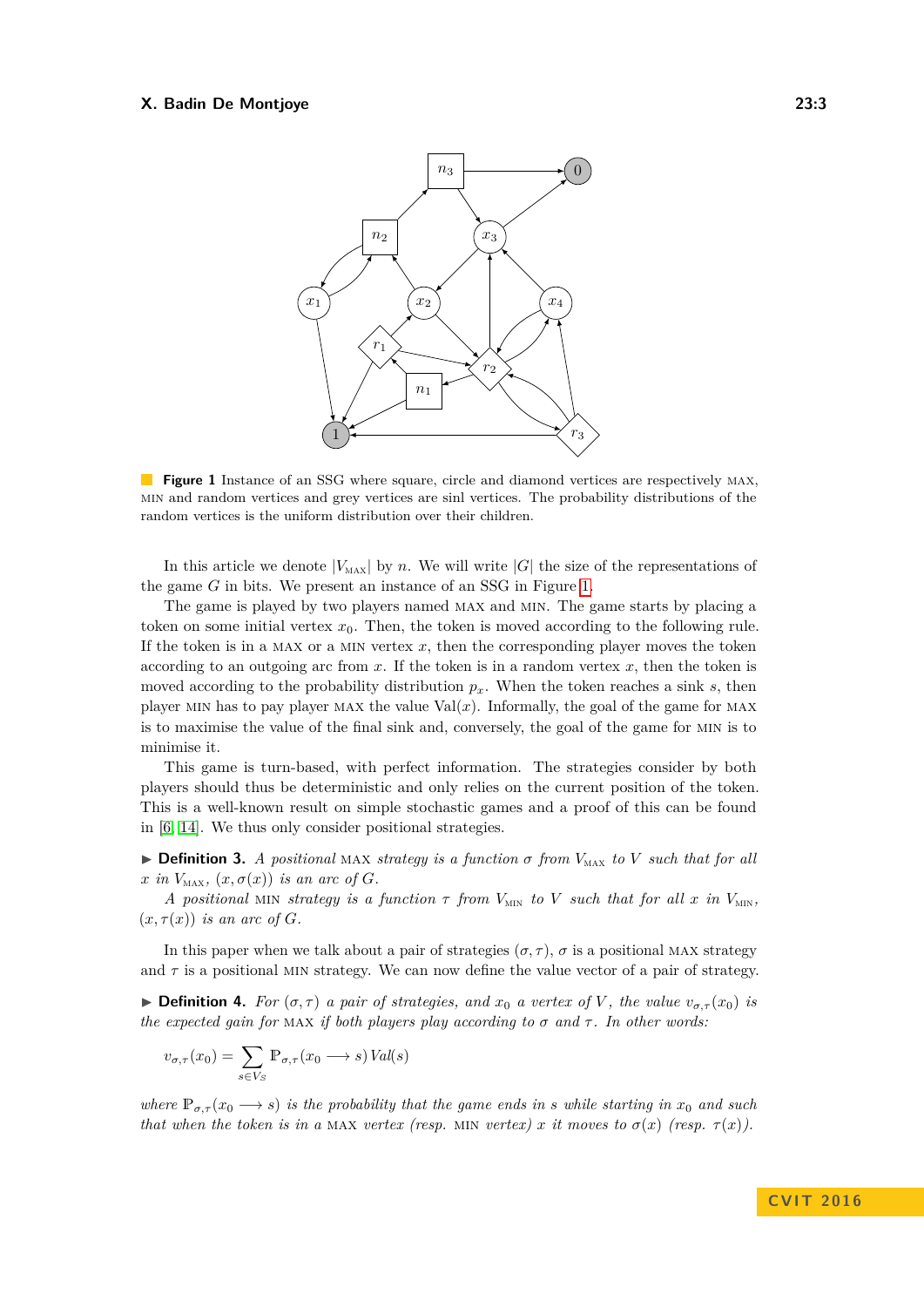### **23:4 A Recursive Algorithm for Solving Simple Stochastic Games**

The value vector  $v_{\sigma,\tau}$  is the vector  $(v_{\sigma,\tau}(x))_{x\in V}$ . We compare value vectors according to the pointwise order. For two value vector *v* and  $v'$ ,  $v > v'$  if, for all  $x, v(x) \ge v'(x)$  and there is some  $y \in V$  such that  $v(y) > v'(y)$ . As usual,  $v \geq v'$  if  $v > v'$  or if  $v = v'$ .

Computing the value vector of a pair of strategies is equivalent to solving a Markov chain which can be done in time polynomial in |*G*|.

For a MAX strategy  $\sigma$  we say that a MIN strategy  $\tau$  is a best response for  $\sigma$  if and only if, for every MIN strategy  $\tau'$ , we have  $v_{\sigma,\tau} \le v_{\sigma,\tau'}$ . It is also well known that best response exists.

**Proposition 5** ([\[6\]](#page-12-0)). For every positional MAX *strategy*  $\sigma$ , there exists a positional MIN *strategy τ that is a best response for σ. Moreover, a best response can be computed in polynomial time by linear programming.*

In the same way, we can define the best response for a min strategy.

**Definition 6.** For every MAX strategy  $\sigma$ , we write  $v_{\sigma} = v_{\sigma,\tau(\sigma)}$  where  $\tau(\sigma)$  is a best response  $to \sigma$ .

We say that  $\sigma$  is better than  $\sigma'$  or has greater value, or we note  $\sigma > \sigma'$  if  $v_{\sigma} > v_{\sigma'}$ .

It is well known in the literature  $([6, 14])$  $([6, 14])$  $([6, 14])$  $([6, 14])$  $([6, 14])$  that there is a pair of positional strategies  $(\sigma^*, \tau^*)$  that are called optimal strategies such that they are best response of each other. The value vector equilibrium  $v_{\sigma^*,\tau^*}$  is unique. Our goal is to compute this value vector. A known characteristic of a pair of optimal strategy is that its associated value vector satisfies local optimality.

<span id="page-3-0"></span>**Proposition 7** ([\[6\]](#page-12-0)). Let  $G = (V, E)$  be an SSG. For  $\sigma$  a MAX strategy,  $(\sigma, \tau(\sigma))$  is a pair *of optimal strategy if and only if*  $v_\sigma$  *satisfies the following local optimality condition:*  $f \text{ or } x \in V_{\text{MAX}}$ ,  $v_{\sigma}(x) = \max\{v_{\sigma,\tau}(y) \mid (x, y) \in E\}$  $f \circ f$  *for x* ∈ *V*<sub>MIN</sub>, *v<sub>σ</sub>*(*x*) = min{*v<sub>σ</sub>*,*τ*(*y*) | (*x*, *y*) ∈ *E*}

It is important to notice that the converse of the proposition is true only because we consider the best response to a max strategy. If we consider a min strategy and its best response, then it does not hold anymore because of possible loops.

# **3 Switch set and super-switch**

### **3.1 Switch set**

In this section we present an important concept for strategy improvement algorithm: the switch set. We present several properties of the switch set for SSG that we use to prove the complexity of our algorithms.

 $\triangleright$  **Definition 8.** Let  $G = (V, E)$  be an SSG and  $\sigma$  a MAX strategy. The switch set of  $\sigma$ , *written*  $S_{\sigma}$ , *is the set of vertices x such that there is y with*  $(x, y) \in E$  *and*  $v_{\sigma}(x) < v_{\sigma}(y)$ 

 $▶$  **Definition 9.** *Let σ be a* MAX *strategy. For all*  $x \in S_{σ}$ *, the improvement set, written*  $IS_{\sigma}(x)$  *is the set of neighbours y of x such that*  $v_{\sigma}(y) > v_{\sigma}(x)$  *and the best improvement option is defined as*  $bio_{\sigma}(x) = \arg \max \{v_{\sigma}(y)\}.$  $y \in IS_{\sigma(x)}$ 

In other words, the switch set of a max strategy is the set of max vertices that do not satisfy the local optimality condition presented Proposition [7.](#page-3-0) This notion directly gives the concept of *σ*-switch.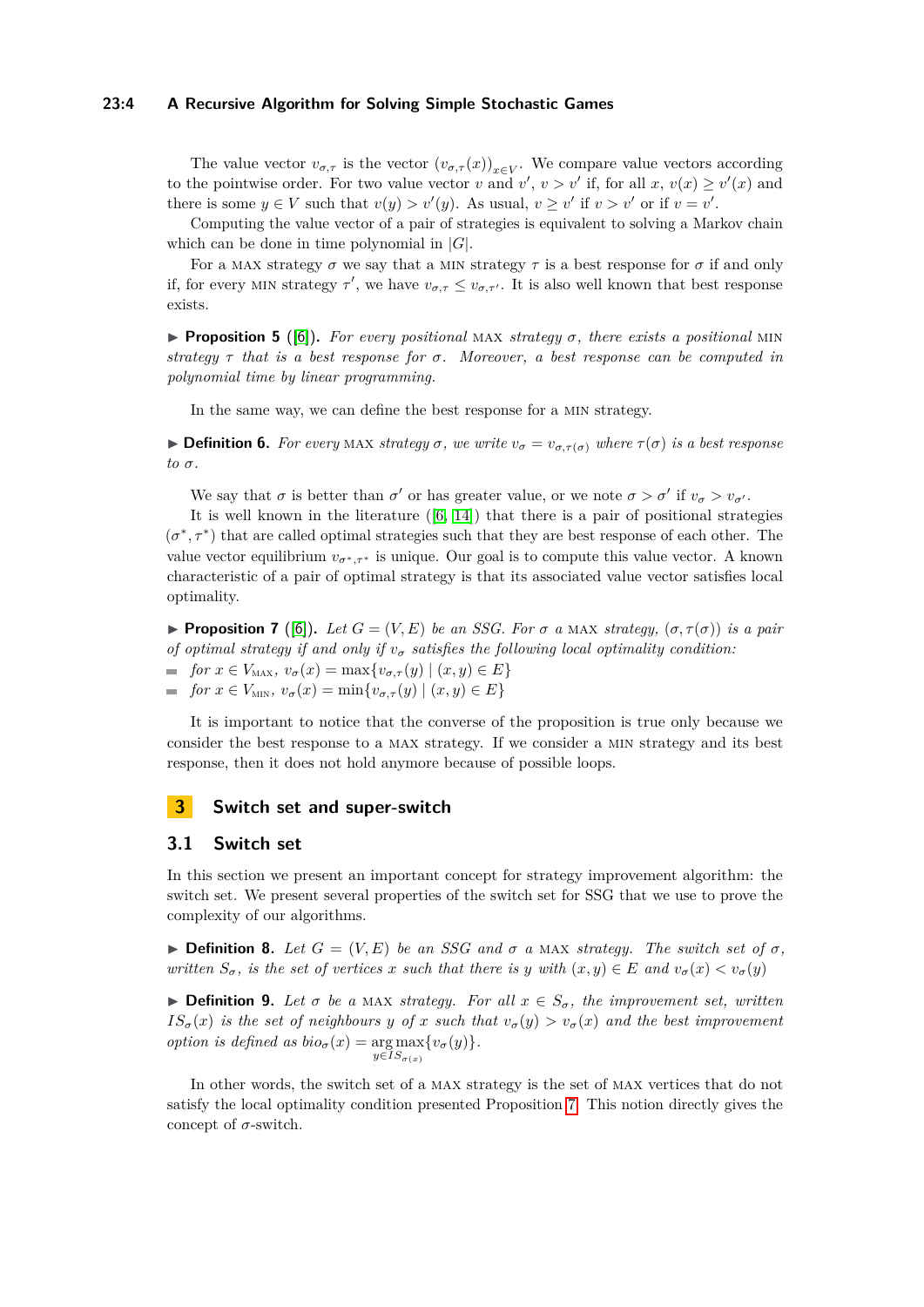$\triangleright$  **Definition 10.** Let  $\sigma$  be a MAX *strategy with a non-empty switch set*  $S_{\sigma}$ . A MAX *strategy*  $\sigma'$  is said to be a  $\sigma$ -switch if  $\sigma' \neq \sigma$ , for all  $x \in V_{\text{MAX}} \setminus S_{\sigma}$ ,  $\sigma(x) = \sigma'(x)$  and for all  $x \in S_{\sigma}$ *such that*  $\sigma'(x) \neq \sigma(x)$ ,  $\sigma'(x) \in IS_{\sigma}(x)$ .

A *σ*-switch is a strategy, where the strategy on vertices that satisfy local optimality for *σ* has been kept and it had been changed on some vertices that did not satisfy local optimality. Informally, as the name implies, it is a strategy where we "switch" the strategy on some vertices that can achieve immediate better value by selecting another child. A representation of a switch is given in Figure [3.](#page-6-0)

 $\triangleright$  **Definition 11.** For *σ a* MAX *strategy, the total switch*  $\bar{\sigma}$  *is the σ*-*switch where for all*  $x \in S_{\sigma}$ ,  $\bar{\sigma}(x) = bi\sigma_{\sigma}(x)$ .

<span id="page-4-2"></span>**Proposition 12** ([\[6,](#page-12-0) [14\]](#page-12-9)). *For*  $\sigma$  *a* MAX *strategy and*  $\sigma'$  *a*  $\sigma$ *-switch,*  $v_{\sigma'} > v_{\sigma}$ *.* 

The demonstration of this proposition uses the condition that the SSG is stopping, which means that the SSG ends in a sink with probability 1 and this for any pair of strategy. However, it had been shown that this condition is unnecessary [\[4,](#page-12-14) [2\]](#page-12-13).

<span id="page-4-0"></span> $\triangleright$  **Corollary 13.** *A positional* MAX *strategy*  $\sigma$  *is optimal if and only if*  $S_{\sigma}$  *is empty.* 

This property directly gives a family of algorithms called Hoffmann-Karp algorithms. Starting from some MAX strategy  $\sigma$ , compute  $v_{\sigma}$  then, if  $S_{\sigma}$  is not empty, choose a  $\sigma$ -switch and iterate. Since the number of strategies is bounded by  $d^n$  where  $d$  is the degree of  $G$ , this algorithm terminates and provides an optimal max strategy. Tripathi, Valkanova and Kumar shows in [\[14\]](#page-12-9) that for binary SSG, if at each iteration, we consider the  $\sigma$ -switch  $\bar{\sigma}$ , then the algorithm needs  $O(2^n/n)$  iterations. We will show in Theorem [19](#page-7-1) an extended version of their main result that we use to find a bound of the Algorithm [1](#page-8-0) presented in Section [4.](#page-7-0)

For *T* a set of MAX vertices, and  $\sigma$  a MAX strategy, we define the subgame  $G_{|T[\sigma]}$  as the game *G* where some max vertices have been replaced with random vertices that go to some vertex with probability one according to the MAX strategy  $\sigma$ . In other words,  $G_{|T[\sigma]}$  is the game *G* where MAX has to play as in  $\sigma$  in *T*.

 $\triangleright$  **Definition 14.** Let  $G = (V, E)$  an SSG. For  $\sigma$  a strategy and T a subset of  $V_{\text{MAX}}$  we write  $G_{|T[\sigma]} = (V, E')$  *the SSG that is a copy of G where*  $E' = E \setminus \{(x, y) | x \in T, y \neq \sigma(x)\}$  *and all vertices x of T are random vertices, with associated probability distribution*  $p_x(\sigma(x)) = 1$ .

We provide an example of this transformation in Figure [2.](#page-5-0)

There is a bijection between the strategy of  $G_{|T[\sigma]}$  and the strategy of *G* that plays has in  $\sigma$  in T. In the rest of the paper, we identify those two sets of strategy. Moreover, for a strategy  $\sigma'$  that plays as in  $\sigma$  in *T* and any MIN strategy  $\tau$ , there is equality between the value vectors  $v_{\sigma',\tau}$  in *G* and  $G_{|T[\sigma]}.$ 

<span id="page-4-1"></span>**Example 15** ([\[14\]](#page-12-9)). For any MAX *strategy*  $\sigma$ ,  $\sigma$  *is optimal in*  $G_{|S_{\sigma}[\sigma]}$ .

**Proof.** The switch set of  $\sigma$  in  $G_{|T[\sigma]}$  is empty, hence, by Corollary [13,](#page-4-0)  $\sigma$  is optimal in  $G_{|T[\sigma]}.$ . January 1980, January 1980, January 1980, January 1980, January 1980, January 1980, January 1980, January 19<br>Jeografia

The following proposition also appears in [\[14\]](#page-12-9) and it allows us to study strategies by just looking at their switch set.

<span id="page-4-3"></span>**Proposition 16.** *Let G be a binary SSG. For*  $\sigma$  *and*  $\sigma'$  *two* MAX *strategies such that*  $S_{\sigma} \subsetneq S_{\sigma'}$ , then  $v_{\sigma} > v_{\sigma'}$ .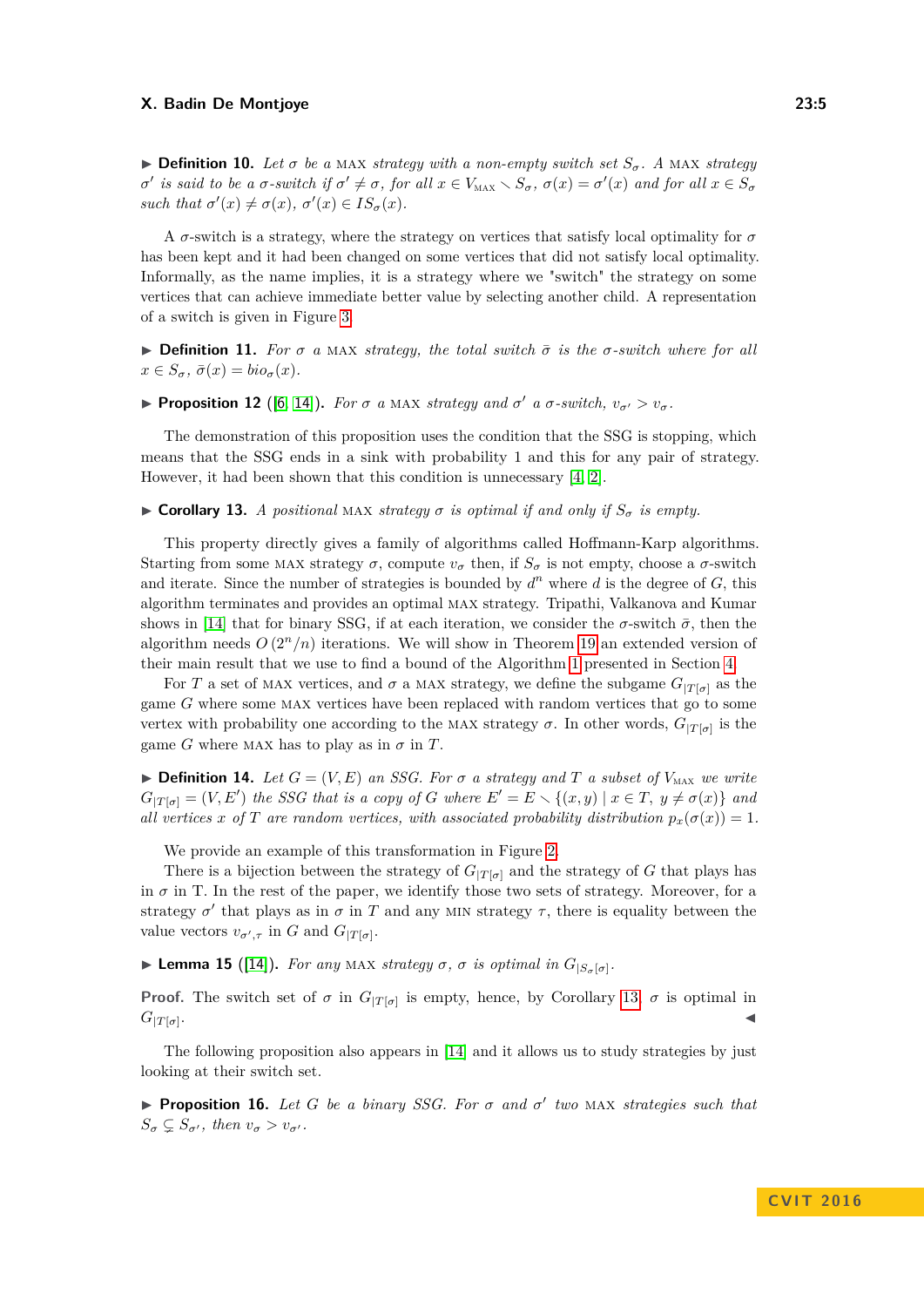### **23:6 A Recursive Algorithm for Solving Simple Stochastic Games**

<span id="page-5-0"></span>

**Figure 2** Transformation of the game *G* in the game  $G_{T[\sigma]}$  where  $T = \{x_1, x_3, x_4\}$  and  $\sigma(x_1) = 1$ ,  $\sigma(x_3) = x_2$  and  $\sigma(x_4) = r$ ?. The probability distribution on the random vertices is the uniform distribution.

**Proof.** Let  $\sigma$  and  $\sigma'$  be two MAX strategies such that  $S_{\sigma} \subsetneq S_{\sigma'}$ . If  $\sigma'$  is a strategy of  $G_{|S_{\sigma}[\sigma]}$ , then  $\sigma'$  is not optimal in  $G_{|S_{\sigma}[\sigma]}$  by Corollary [13](#page-4-0) and by Lemma [15,](#page-4-1)  $v_{\sigma} > v_{\sigma'}$ . Otherwise, we consider  $\sigma''$  that plays as in  $\sigma'$  in  $V_{\text{MAX}} \setminus S_{\sigma}$  and as in  $\sigma$  in  $S_{\sigma}$ .  $\sigma''$  is a  $\sigma'$ -switch, and a strategy of  $G_{|S_{\sigma}[\sigma]}$ , thus:  $v_{\sigma'} < v_{\sigma''} \le v_{\sigma}$ 

In the same way, we can also consider the case where both switch sets are equal.

**Example 17.** Let G be a binary SSG. For  $\sigma$  and  $\sigma'$  two MAX strategies such that  $S_{\sigma} = S_{\sigma'}$ , *then*  $v_{\sigma} = v_{\sigma'}$  *and for every x in*  $S_{\sigma}$ *,*  $\sigma(x) = \sigma'(x)$ 

**Proof.** Let  $\sigma$  and  $\sigma'$  be two strategies that satisfies our condition, and for the sake of contradiction, let us assume that there is *x* in  $S_{\sigma}$  such that  $\sigma(x) \neq \sigma'(x)$ . Then, the strategy  $σ''$  that plays as *σ* in  $S_σ$  and as  $σ'$  in the other vertices is a  $σ'$ -switch. Thus  $v_{σ''} > v_{σ'}$ . Since *σ*<sup>*n*</sup> plays as *σ* on  $S_{\sigma}$ , by Lemma [15,](#page-4-1)  $v_{\sigma} \ge v_{\sigma}$ <sup>*n*</sup>. Thus  $v_{\sigma} > v_{\sigma}$ *i*. We similarly can prove that  $v_{\sigma}$  >  $v_{\sigma}$ , which yields a contradiction. Hence,  $\sigma$  and  $\sigma'$  plays similarly on  $S_{\sigma}$ . The strategy *σ* and *σ*<sup>'</sup> are optimal strategy of  $G_{|S_{\sigma}[\sigma]}$  and thus have the same value.

# **3.2 Super-Switch**

In this section, we will extend the classic notion of switch in order to add a perfect resolution on some of its vertices.

A super-switch is obtained by switching some vertices of  $\sigma$ , fixing the strategy on a set of max vertices that include the switched vertices and then considering the optimal strategy of the subgame.

Let  $\sigma$  be a MAX strategy with a non-empty switch set  $S_{\sigma}$  and  $T \subset V_{\text{MAX}}$  with  $T \cap S_{\sigma} \neq \emptyset$ . A  $(\sigma, T)$ -super-switch is a strategy  $\tilde{\sigma}$  obtained from an intermediate  $\sigma$ -switch  $\sigma'$  such that  $\forall x \notin T$ ,  $\sigma(x) = \sigma'(x)$  by computing an optimal strategy of  $G_{|T[\sigma']}$ .

We gives a representation of a super-switch in Figure [3](#page-6-0)

**Example 18.** For  $\sigma$  a non-optimal MAX strategy, T a set of MAX vertices and  $\sigma'$  a  $(\sigma, T)$ *super-switch,*  $v_{\sigma}$   $> v_{\sigma}$ .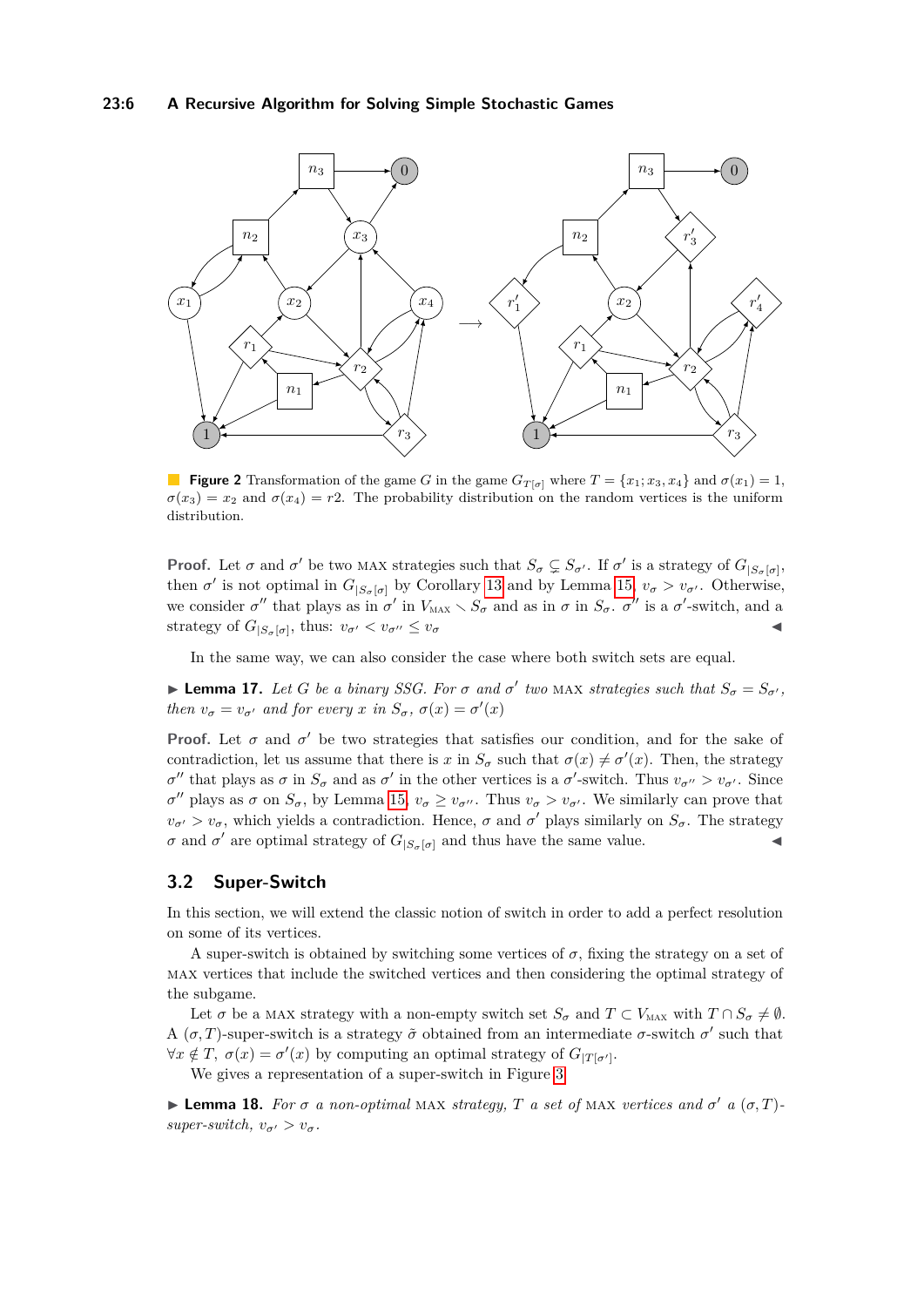<span id="page-6-0"></span>

**Figure 3** The strategy of MAX are represented by plain arcs and the probability distribution on the random vertices is the uniform distribution. The switch set of  $\sigma$ ,  $S_{\sigma}$  is  $\{x_3, x_4, x_5\}$ . The strategy *σ*<sup>'</sup> is a *σ*-switch and *σ*<sup>''</sup> is a  $(σ, S<sub>σ</sub>)$ -super-switch.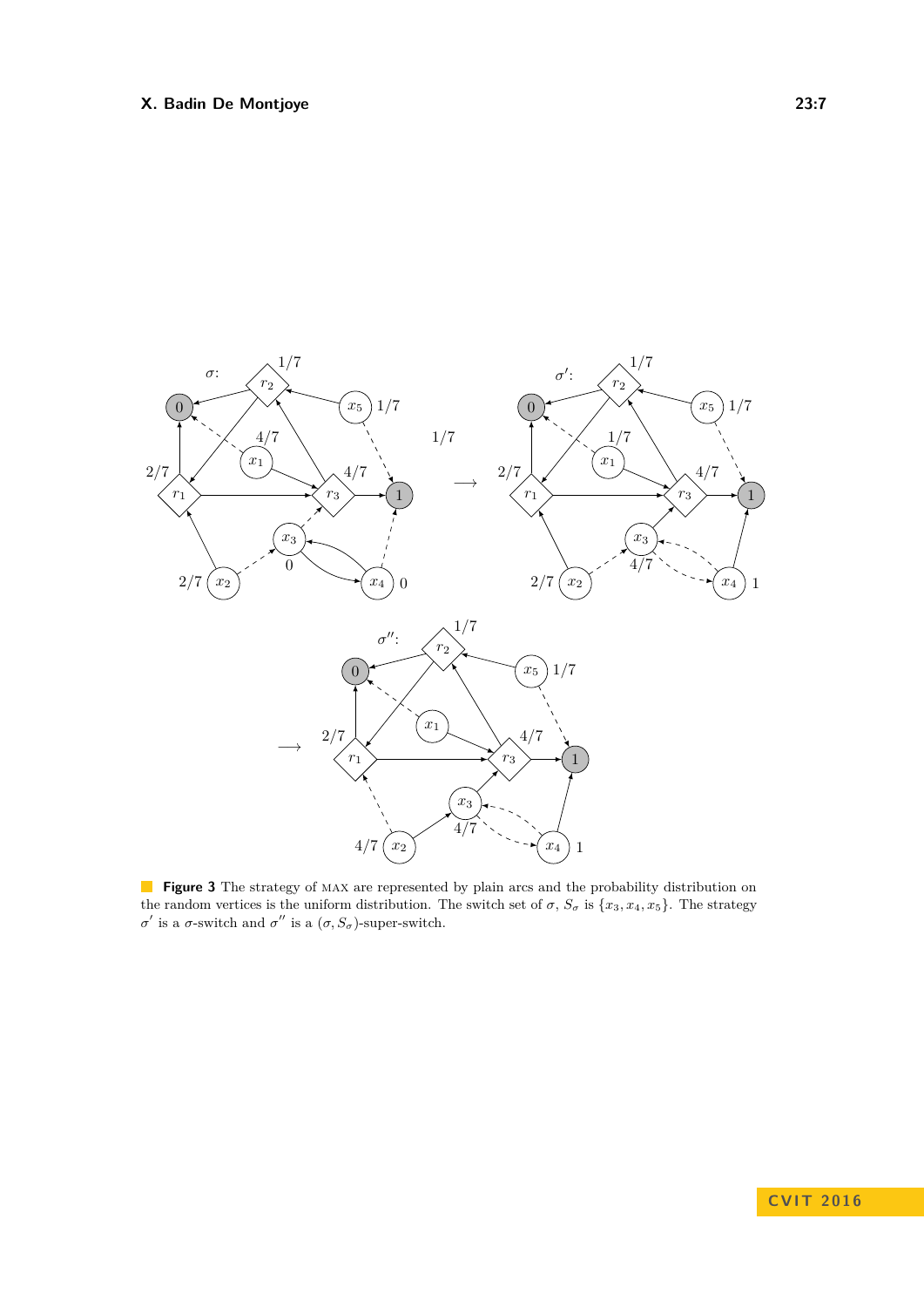### **23:8 A Recursive Algorithm for Solving Simple Stochastic Games**

**Proof.** We consider the strategy  $\sigma''$  that plays as  $\sigma'$  on T and as  $\sigma$  on  $V_{\text{MAX}} \setminus T$ . The strategy *σ*<sup>"</sup> is a *σ*-switch and by Proposition [12](#page-4-2)  $v_{\sigma}$ <sup>*,*</sup> >  $v_{\sigma}$ . Moreover, *σ*<sup>'</sup> is the optimal strategy of  $G_{|T|\sigma''|}$  and  $\sigma''$  is also a strategy of  $G_{|T|\sigma''|}$ . Hence,  $v_{\sigma'} \ge v_{\sigma''}$  and  $v_{\sigma'} > v_{\sigma}$ .

In [\[14\]](#page-12-9), Tripathi, Valkanova and Kumar, show that for a strategy *σ*, there is at least  $|S| - 1$  *σ*-switch *σ*<sup>'</sup> different from  $\bar{\sigma}$  such that  $v_{\sigma'} \le v_{\bar{\sigma}}$ . In Theorem [19](#page-7-1) we adapt their proof to show that this result can be extended to super-switch.

For  $\sigma$  a MAX strategy, *T* a set of MAX vertices and  $\sigma'$  a  $(\sigma, T)$ -super-switch, we note  $D_{\sigma,\sigma'}$  the set  $\{x \mid \sigma(x) \neq \sigma'(x), x \in T\}$  the set of vertices that has been switched in the intermediate  $\sigma$ -switch.

<span id="page-7-1"></span>**Find 19.** For  $\sigma$  *a non-optimal MAX strategy, T a set of MAX vertices intersecting*  $S_{\sigma}$ *and*  $\sigma'$  *a* ( $\sigma$ , *T*)*-super-switch, there is at least*  $|D_{\sigma,\sigma'}| - 1$  ( $\sigma$ , *T*)*-super-switches*  $\sigma'' \neq \sigma'$  *such that*  $v_{\sigma} < v_{\sigma}$ <sup>*,*</sup>  $\le v_{\sigma'}$ .

**Proof.** First, we show that Theorem [19](#page-7-1) is true in the case  $D_{\sigma,\sigma'} = 2$ . Let  $D_{\sigma,\sigma'} = \{x, y\}$ . We consider the game *G*' which is the game  $G_{[T \setminus \{x,y\}[\sigma]}$  where all edges  $(x, x')$  and  $(y, y')$  with  $x' \notin {\sigma(x) : \sigma'(x)}$  and  $y' \notin {\sigma(y), \sigma'(y)}$  has been removed. Both  $\sigma$  and  $\sigma'$  are strategies in the game *G'*. We write  $S_{\tilde{\sigma}}$  the switch set of a strategy  $\tilde{\sigma}$  in the game *G* and  $S'_{\tilde{\sigma}}$  the switch set of a strategy  $\tilde{\sigma}$  in the game *G'*. Hence,  $S'_{\sigma} = \{x, y\}$ . Let call  $\sigma_x$  and  $\sigma_y$  the  $(\sigma, T)$ -super-switch where respectively only *x* and only *y* has been switched in *T*.

By Lemma [16,](#page-4-3)  $S'_{\sigma'}$  is strictly included in  $\{x, y\}$  and thus is at most a singleton. If  $S'_{\sigma'}$ is empty then,  $v_{\sigma} < v_{\sigma_x}, v_{\sigma_y} \le v_{\sigma'}$ . We suppose that  $S'_{\sigma'} = \{x\}$ . Then, we notice that  $\sigma_x$ and  $\sigma'$  are both strategies of  $G'_{|\{x\}[\sigma']}$  and  $\sigma'$  is optimal in  $G'_{|\{x\}[\sigma']}$ . Thus,  $v_{\sigma} < v_{\sigma_x} \leq v_{\sigma'}$ and  $v_{\sigma_y} > v_{\sigma'}$ . This implies that if  $v_{\sigma_x} \not> v_{\sigma_y}$ ,  $v_{\sigma'} \ge v_{\sigma_x}$  and if we also have  $v_{\sigma_x} \ne v_{\sigma_y}$  then  $y \in S'_{\sigma_x}$ 

Now we look at the general case. Let  $D_{\sigma,\sigma'} = \{x, \ldots, x_t\}$ . For  $E \subset \{1, \ldots, t\}$ , we write *v<sub>E</sub>* the value of the  $(\sigma, T)$ -super-switch  $\sigma_{\{E\}}$  where only the vertices  $x_i$  for  $i \in E$  has been switched. We assume that for all  $i < j \leq t$ ,  $v_{\{i\}} \nless v_{\{j\}}$ . If for all  $j > 1$ ,  $v_{\{1\}} \neq v_{\{j\}}$  then  $v_{\{1;j\}} \ge v_{\{1\}}$  and  $j \in S_{\{\sigma_{\{1\}}\}\}.$ 

Otherwise, we suppose that there is  $k > 1$  such that for all  $2 \leq j \leq k$ ,  $v_{\{1\}} = v_{\{j\}}$  and for all  $j > k$ ,  $v_{\{1\}} \neq v_{\{j\}}$ . We consider the game *G*' which is the game  $G_{|T \setminus \{x_1, \ldots, x_k\}[\sigma]}$  and where for  $i \leq k$ , all edges from  $x_i$  not towards  $\sigma(x_i)$  or  $\sigma'(x_i)$  are removed. We note  $S'$  the switch sets in *G*<sup>'</sup> and  $\sigma' = \sigma_{\{1,\ldots,k\}}$ . By Lemma [16,](#page-4-3)  $S'_{\sigma'}$  is strictly included in  $\{1,\ldots,k\}$ . We suppose that  $S'_{\sigma'} = \{1, \ldots, k'\}$  for some  $k' < k$ . By induction hypothesis, we know that  $v_{\{1\}} \leq v_{\{1,\dots,k'\}}$  and  $\sigma'$  and  $\sigma_{\{1,\dots,k'\}}$  are both optimal strategies of  $G'_{|\{1,\dots,k'\}[\sigma']}$  and thus have same value. Thus,  $v_E \le v_{\sigma'}$  for all  $E \subseteq \{1, \ldots, k\}$  and for all  $j > k, x_j \in S_{\sigma'}$ . We conclude by induction on the  $\{x_i; \ldots; x_t\}.$ 

Thus, we have that  $v_{\sigma'} = v_{\{1,2,...,t\}} \ge v_{\{1,2,...,t-1\}} \ge ... \ge v_{\{1\}}$  and we have proven that there is at least  $|D_{\sigma,\sigma'}| - 1$   $(\sigma,T)$ -super-switchs  $\sigma'' \neq \sigma'$  such that  $v_{\sigma} < v_{\sigma''} \leq v_{\sigma'}$ .

We notice that a  $\sigma$ -switch is a  $(\sigma, V_{\text{MAX}})$ -super-switch. Hence, Theorem [19](#page-7-1) also proves the main theorem of [\[14\]](#page-12-9).

### <span id="page-7-0"></span>**4 A recursive algorithm with a pair of fixed vertices**

In all this section, we only consider SSGs of degree *d*.

Algorithm [1](#page-8-0) works by fixing the strategy of the game on two vertices, then recursively solving the rest of the game. If this does not yield an optimal strategy, then it switches the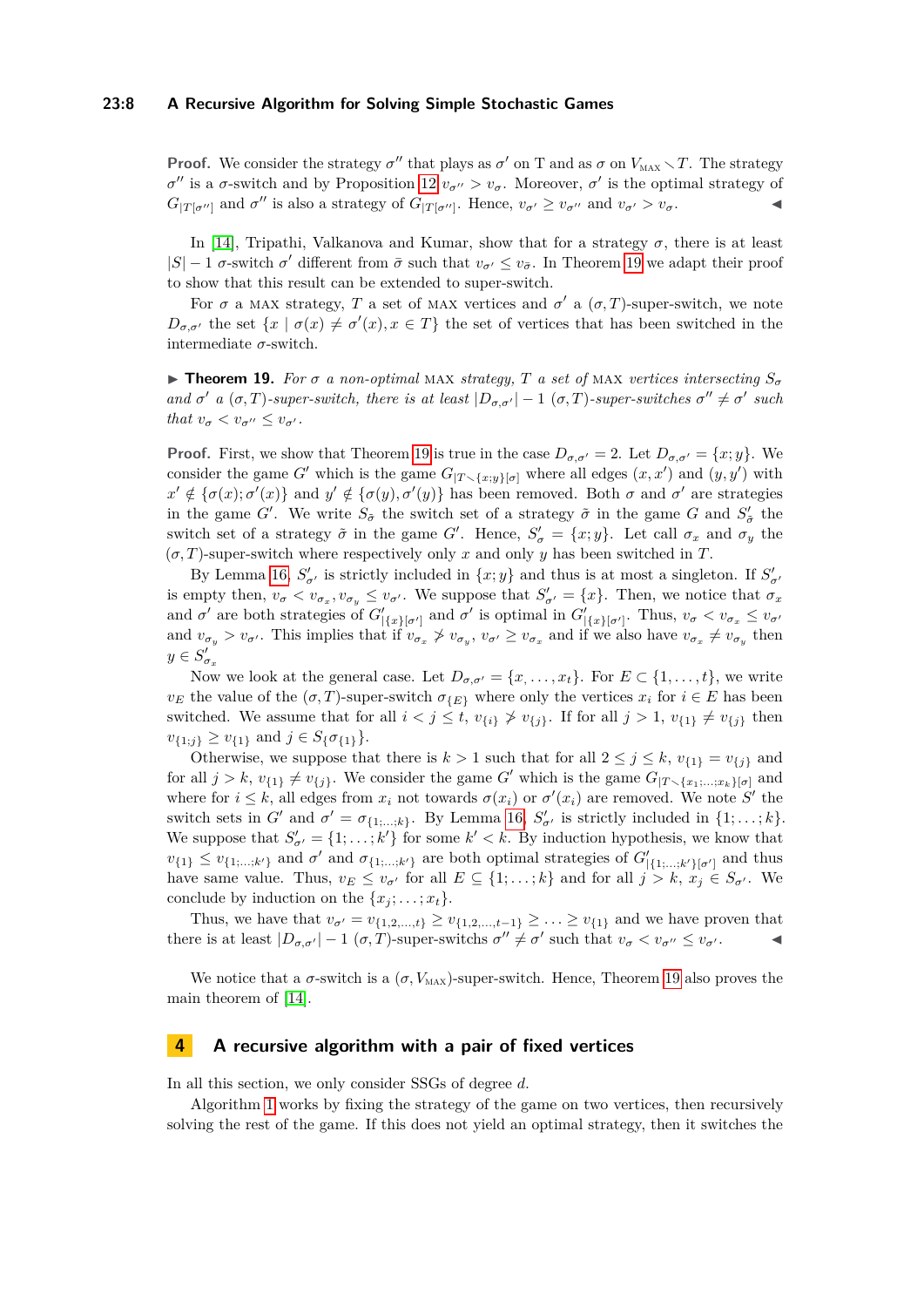<span id="page-8-0"></span>**Data:** *G* an SSG **Result:**  $\sigma$  an optimal MAX strategy and  $v$  the optimal value vector. **1 begin if**  $|V_{\text{MAX}}| \leq 1$  **then**  Compute the optimal strategy  $\sigma$  by testing all possibilities **c return**  $(\sigma, v_{\sigma})$   $\sigma \leftarrow$  a MAX strategy  $x, y \leftarrow$  two vertices of  $V_{\text{MAX}}$  (*σ, v*) ←− RecursivePair(*G*|{*x,y*}[*σ*]) **while** *σ is not optimal* **do 9** *σ* ← *σ*   $(σ, v) \leftarrow \text{RecursivePair}(G_{\vert \{x,y\}[\sigma]})$ **return**  $(\sigma, v)$ 

strategy on the fixed vertices and iterate. The switch sets of the considered strategies after the recursive call (line 9) are included in of  $\{x, y\}$ .

Let us first recall that computing  $v_\sigma$  can be done in polynomial time in  $|G|$  by solving a linear programming problem.

We write *N* the number of iterations of the loop. Let  $\sigma_i$  be the value of  $\sigma$  at the start of the *i*-th iteration of the loop line 8 and  $\sigma_{N+1}$  the value of  $\sigma$  after the last iteration of the loop. Algorithm [1](#page-8-0) makes  $N + 1$  recursive calls to an instance with  $n - 2$  MAX vertices. We notice that for all *i*,  $S_{\sigma_i} \subseteq \{x; y\}.$ 

<span id="page-8-1"></span>**► Lemma 20.** For all  $i < N + 1$ ,  $|S_{\sigma_i}| \neq 0$ . Moreover, tere is at most  $2(d-1)$  indices k *such that*  $|S_{\sigma_k}| = 1$ *.* 

**Proof.** If  $S_{\sigma_i} = \emptyset$ , then the algorithm stops and  $i = N + 1$ . Thus, for all  $k < N + 1$ ,  $S_{\sigma_k} \neq \emptyset$ .

For all neighbours  $x'$  of  $x$  there is at most one  $k$  such that  $\sigma_k(x) = x'$  and  $S_{\sigma_k} = \{x\}$ since such strategies are all optimal in  $G_{\{\{x\}\}\sigma_k]}$  and thus have the same value. Moreover, if there is an optimal strategy  $\sigma^*$  such that  $\sigma^*(x) = x'$ , then all optimal strategies of  $G_{\vert \{x\}[\sigma^*]}$ are optimal on *G* and there is no strategy  $\sigma$  such that  $\sigma(x) = x'$  and  $S_{\sigma} = \{x\}$ . Hence, there is at most  $2(d-1)$  visited strategies with switch set of size 1.

$$
\blacktriangleright \textbf{Proposition 21. } Algorithm \text{ } 1 \text{ runs in } O\left(\left(\left\lfloor\frac{(d+1)^2}{2}\right\rfloor-1\right)^{n/2} Poly(|G|)\right).
$$

**Proof.** If we write,  $n_0$ ,  $n_1$  and  $n_2$  the number of indices *i* such that  $\sigma_i$  has a switch set of respectively size 0, 1 and 2, then  $N + 1 = n_0 + n_1 + n_2$ . By Theorem [19,](#page-7-1) if  $S_{\sigma_i} = \{x, y\}$ , then there is a super-switch  $\sigma'$  such that  $v_{\sigma_i} < v_{\sigma'} \le v_{\sigma_{i+1}}$ . Thus,  $n_0 + n_1 + 2n_2 \le d^2$ . We also know by Lemma [20](#page-8-1) that  $n_0 + n_1 \leq 2d - 1$ . Then:

$$
2(N + 1) = (n_0 + n_1) + (n_0 + n_1 + 2n_2) \le d^2 + 2d - 1
$$

Which gives:

$$
N + 1 \le \frac{(d+1)^2}{2} - 1
$$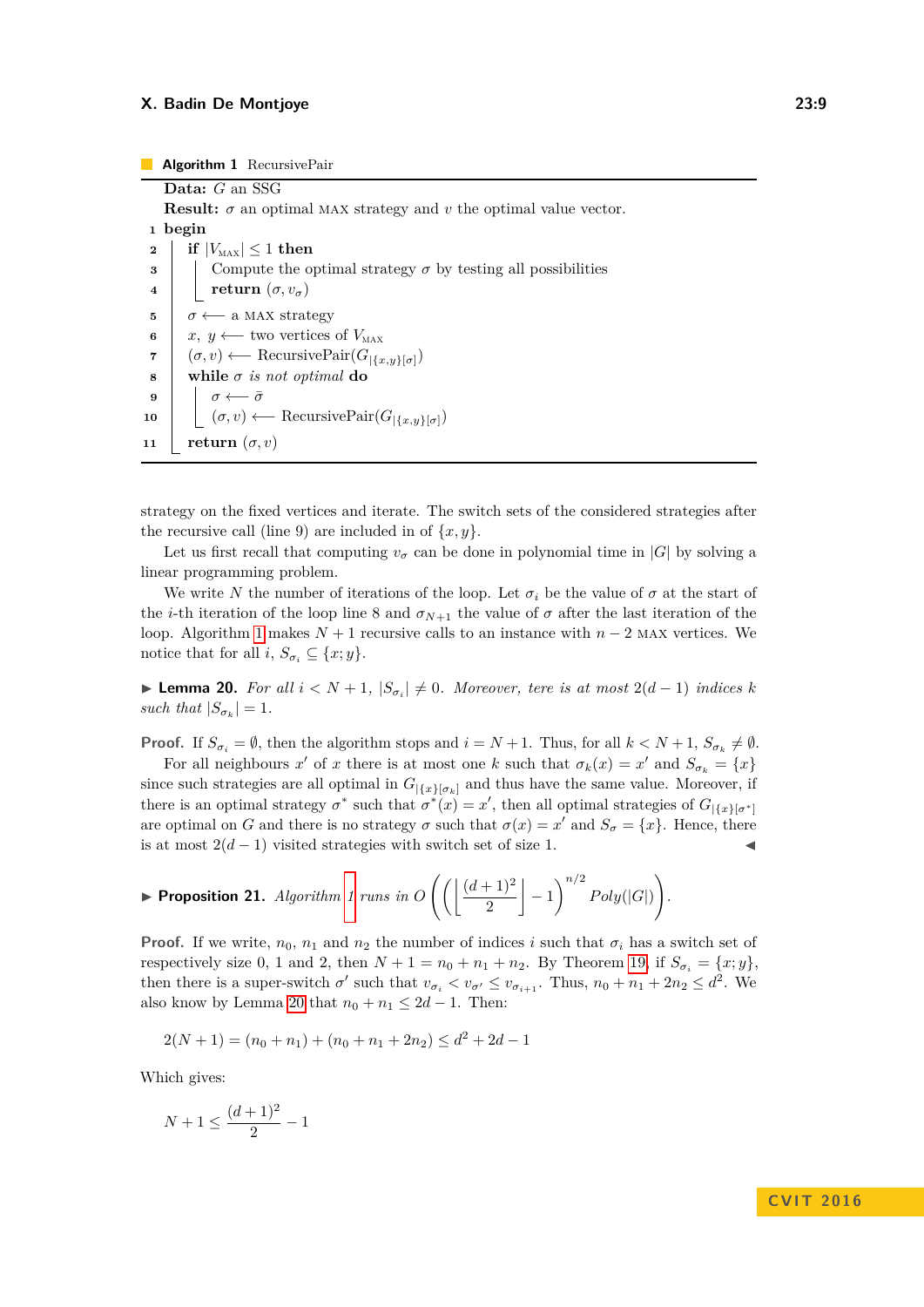### **23:10 A Recursive Algorithm for Solving Simple Stochastic Games**

Since  $N + 1$  is an integer, we have  $N + 1 \leq \left( \frac{(d+1)^2}{2} \right)$  $\left(\frac{(n+1)^2}{2} - 1\right)$  $\left(\frac{(n+1)^2}{2} - 1\right)$  $\left(\frac{(n+1)^2}{2} - 1\right)$ . Hence, Algorithm 1 makes at  $\arcsin \left( \frac{(d+1)^2}{2} \right)$  $\frac{(n+1)^2}{2} - 1$  $\frac{(n+1)^2}{2} - 1$  recursive calls to an instance with *n* − 2 MAX vertices and Algorithm 1 runs in  $O\left(\frac{d+1}{2}\right)$ 2  $\Big| -1 \Big|^{n/2} Poly(|G|)$  $\setminus$ . John Paris, John Paris, John Paris, John Paris, John Paris, John Paris, John Paris, John Paris, John Paris,

In the case of binary SSG, Algorithm [1](#page-8-0) is similar to Ludwig's Algorithm [\[11\]](#page-12-10) which fixes the strategy on the vertices one at a time. The choice of which vertex to fix is random and provides an algorithm that runs in expected time  $2^{O(\sqrt{n})}$ *Poly* (|*V*|). However, despite the proximity of the two algorithms, we were yet not able to find a similar analysis as the one in [\[11\]](#page-12-10) to the stochastic version of Algorithm [1.](#page-8-0)

On binary SSG, Algorithm [1](#page-8-0) gives a complexity bound in  $O(\sqrt{3}^nPoly(|G|))$  which is better that the currently known one for binary SSG in [\[14\]](#page-12-9). However, it is still possible to improve this complexity, as we show in the next section.

## <span id="page-9-0"></span>**5 A Recursive Algorithm for Binary SSGs**

In all this section, we will only consider binary SSG.

The concept of Algorithm [1](#page-8-0) is to fix a subset of vertices and recursively solve the rest of the game. Then, we switch the current strategy and fix a smaller subset of vertices and reiterate. We show that we never make a call to an instance with  $n-1$  MAX vertices. This is done by carefully selecting the set of fixed vertices.

#### **Algorithm 2** DecreasingFixedSet

# <span id="page-9-1"></span>**Data:** *G* an SSG **Result:**  $\sigma$  an optimal MAX strategy and  $v$  the optimal value vector. **<sup>1</sup> begin 2**  $\sigma \leftarrow$  a MAX strategy **3**  $S \leftarrow S_{\sigma}$ **4**  $\sigma$  ←  $\bar{\sigma}$ **5**  $v \leftarrow v_{\sigma}$ **6**  $\vert$  *T* ← *S* ∪ *S<sub><i>σ*</sub> **7**  $S \leftarrow S_{\sigma}$ **8 while**  $S \neq \emptyset$  do **9**  $\vert$  *σ* ←− *σ* **10**  $|$   $(\sigma, v)$  ← DecreasingFixedSet $(G_{|T[\sigma]})$ **11**  $\vert$  *T* ←− *S* ∪ *S*<sub>*σ*</sub> **12**  $\vert$  *S* ←− *S*<sub>*σ*</sub> **13 return**  $(\sigma, v)$

As stated before, the goal of Algorithm [2](#page-9-1) is to avoid the call to a game with *n* − 1 max vertices. In order to achieve this, the set of vertices that is fixed in the recursive call is the union of the previous and current switch set. Computing  $S_{\sigma}$  at line 11 can be done in linear time with the value vector *v* computed at line 10.

I **Lemma 22.** *Algorithm [2](#page-9-1) terminates and computes an optimal* max *strategy and its value vector.*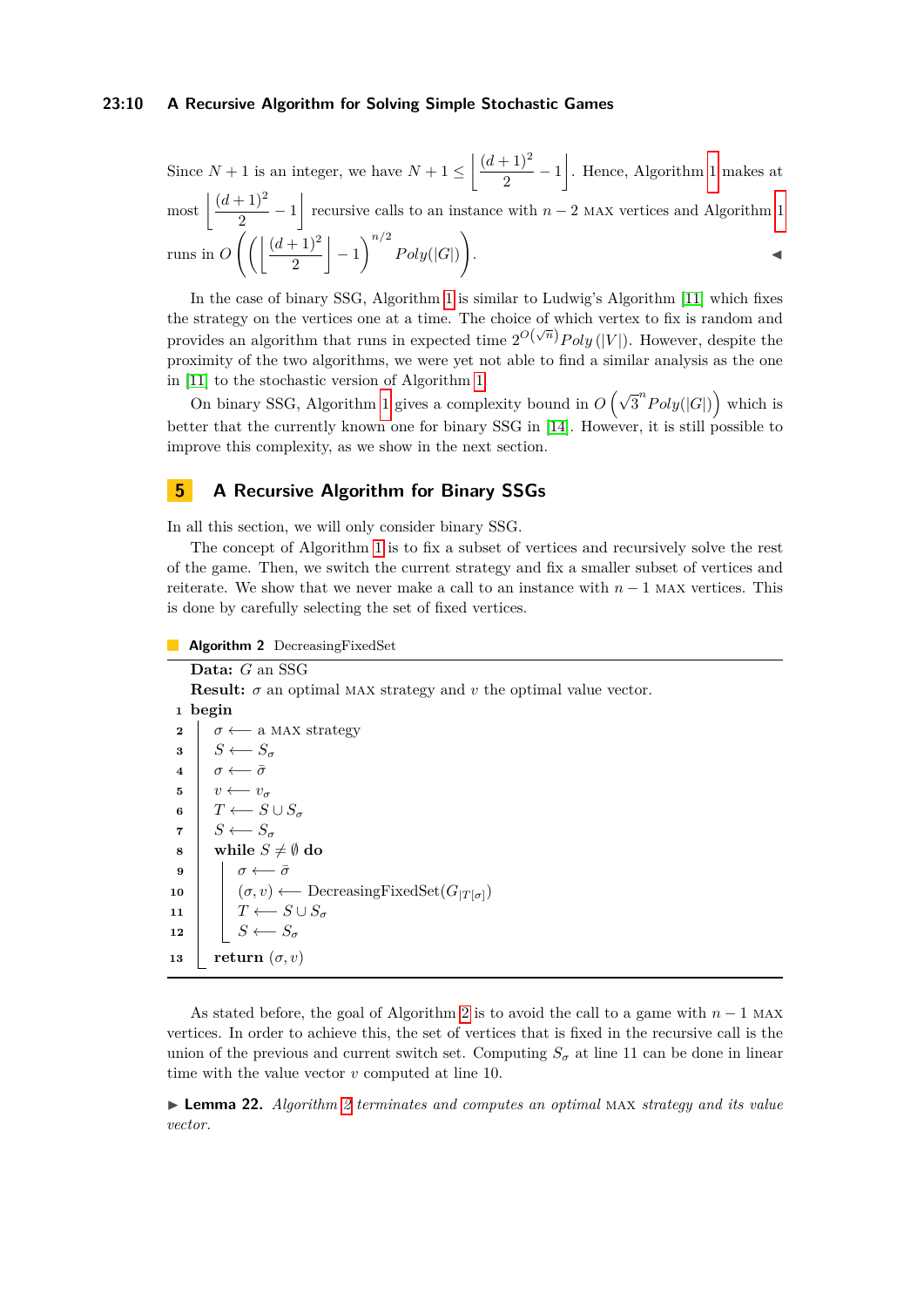**Proof.** The value vectors of the visited strategies are increasing by Proposition [12](#page-4-2) and there are a finite number of max strategies, hence Algorithm [2](#page-9-1) terminates. The algorithm ends when the switch set of a max strategy is empty, hence when the algorithm terminates it computes an optimal max strategy. Alternatively, Algorithm [2](#page-9-1) is a strategy improvement algorithm, thus by  $[2]$ , it terminates and computes an optimal strategy.

Let us call  $T_0 = V_{\text{MAX}}$  and  $S_0$  and  $\sigma_0$  the value of the variables *S* and  $\sigma$  after line 3. In addition, we call  $\sigma_i$ ,  $T_i$  and  $S_i$  the value of the variables  $\sigma$ ,  $T$  and  $S$  at the beginning of the *i*-th iteration of the while loop. Let *N* be the number of iterations. We call  $T_{N+1}$ ,  $S_{N+1}$  and  $\sigma_{N+1}$  the value of those variables at the end of the last iteration. By line 11 of Algorithm [2](#page-9-1) for every *i*,  $S_i \subset T_i$ . We create a partition of  $T_i$  by considering  $S_i$  and  $S_{i-1} \setminus S_i$ .

If for all  $i \geq 1$ ,  $S_{i-1} \setminus S_i$  is not empty, then  $|T_i| > |S_i|$  and  $S_i$  not empty implies that  $|T_i|$  ≥ [2](#page-9-1). Then, all recursive calls to Algorithm 2 are made to a subgame with at most  $n-2$ max vertices.

<span id="page-10-0"></span>▶ **Proposition 23.** *For every*  $1 \leq i \leq N$ *,*  $S_{i-1} \setminus S_i$  *is not empty.* 

**Proof.** For every  $1 \leq i \leq N$ , by definition  $T_i = S_{i-1} \cup S_i$ . The strategy  $\sigma_i$  is a  $(\sigma_{i-1}, T_{i-1})$ super-switch, thus  $v_{\sigma_i} > v_{\sigma_{i-1}}$  and  $S_{i-1}$  is not a subset or equal to  $S_i$  according to the contraposition of Proposition [16.](#page-4-3)

Now, we need to prove that each iteration of the loop strictly decreases the size of *T*.

<span id="page-10-1"></span>
$$
\blacktriangleright \text{ Proposition 24. For } 1 \leq i < N, \, T_{i+1} \subsetneq T_i.
$$

**Proof.** Let  $1 \leq i \leq N$ . First of all, we notice that  $S_i \subseteq T_{i-1}$  since  $\sigma_i$  is optimal in  $G_{T_{i-1}[\sigma_i]}$ and  $T_i = S_{i-1} \cup S_i$ . Thus, we have  $T_i \subseteq T_{i-1}$ .

We recall that strategy  $\sigma_{i-1}$  is optimal in the game  $G_{S_{i-1}[\sigma_{i-1}]}$ . We notice that for every *x* ∈  $S_i$ <sub>−1</sub> ∩  $S_i$ ,  $\sigma_{i+1}(x) = \sigma_{i-1}(x)$ : the strategy of every vertex in  $S_{i-1} \cap S_i$  has been changed twice, thus going back to its original value since we consider binary SSG. We recall that  $S_{i-1} \setminus S_i$  is not empty by Proposition [23](#page-10-0) and assume for the sake of contradiction that  $S_{i-1} \setminus S_i \subset S_{i+1}$ . Then we define the strategy  $\sigma'$  as follows:

$$
\forall x \in S_{i-1} \smallsetminus S_i, \ \sigma'(x) \neq \sigma_{i+1}(x)
$$

$$
\forall x \notin S_{i-1} \smallsetminus S_i, \ \sigma'(x) = \sigma_{i+1}(x)
$$

Since  $S_i \setminus S_{i-1}$  is a subset of  $S_{i+1}$ ,  $\sigma'$  is a  $\sigma_{i+1}$ -switch and by Proposition [12](#page-4-2)  $\sigma' > \sigma_{i+1} > \sigma_i$ . However, for all  $x \in S_{i-1}$ ,  $\sigma'(x) = \sigma_{i-1}(x)$  and  $\sigma'$  is a strategy of  $G_{S_{i-1}[\sigma_{i-1}]}$  which contradicts the optimality of  $\sigma_{i-1}$  on this game. This shows that there exists *x* in  $S_{i-1} \setminus S_i$  but not in *S*<sup>*i*</sup>+1. In other words, there is *x* in  $S$ <sup>*i*</sup>−1 and thus in  $T$ <sup>*i*</sup> but not in  $S$ <sup>*i*</sup> ∪  $S$ <sup>*i*+1</sup> and thus not in  $T_{i+1}$ . Therefore, we have proven that  $T_{i+1} \subsetneq T_i$ . In order to better visualise this proof a representation of the successive switches is provided Figure [4.](#page-11-0)

We can now give a bound on the complexity of Algorithm [2.](#page-9-1)

**► Theorem [2](#page-9-1)5.** *Algorithm 2 has time complexity*  $O(\varphi^n \text{Poly}(|G|))$ *, where*  $\varphi = \frac{1 + \sqrt{5}}{2}$  $\frac{1}{2}$  *is the golden ratio.*

**Proof.** We denote by *C*(0*, k*), the complexity of solving an SSG with 0 max vertices and *k* total vertices. This is the resolution of a one-player game and can be done in polynomial time in the size of the game by solving a linear programming problem. We define  $C(n, k)$  as:

$$
C(n,k) = C(n-2,k) + C(n-3,k) + \ldots + C(1,k) + 3C(0,k)
$$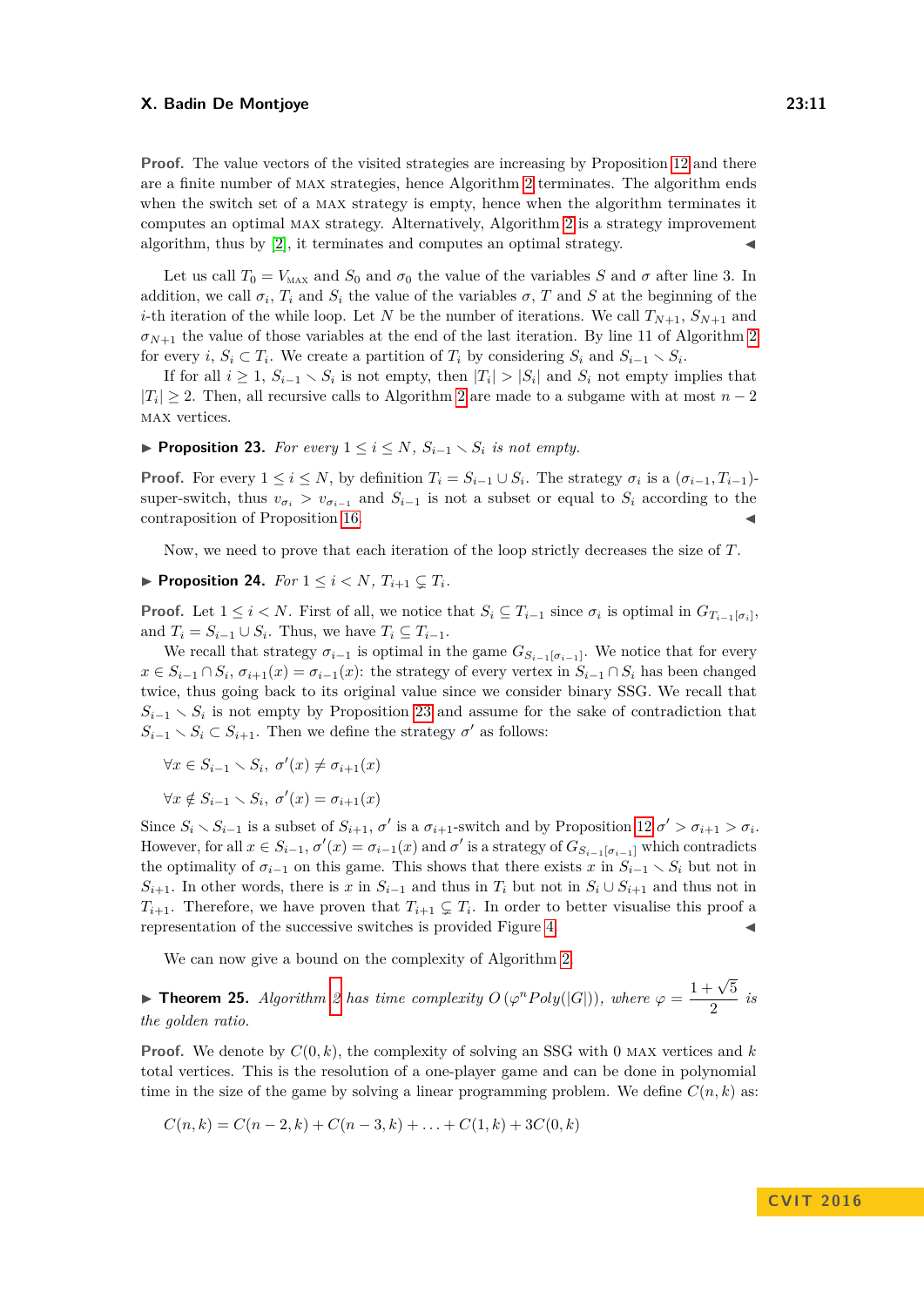<span id="page-11-0"></span>

**Figure 4** Strategy on the vertices of  $T_i$  under strategies  $\sigma_{i-1}$ ,  $\sigma_i$  and  $\sigma_{i+1}$ 

We show by induction that the complexity of solving an SSG using Algorithm [2](#page-9-1) with *n* MAX vertices and  $k$  total vertices is bounded by  $C(n, k)$ . According to Proposition [24,](#page-10-1) each call to DecreasingFixedSet is done on an SSG with a decreasing number of max vertices. Proposition [23](#page-10-0) also stipulates that if  $S_i$  is not empty, then  $S_{i-1} \setminus S_i$  is also not empty and  $|T_i|$  is greater than one. Thus, each recursive call is made on an instance with at most  $n-2$  MAX vertices. Finally,  $v_\sigma$  is computed twice before the loop, costing  $C(0, k)$  operations. Therefore Algorithm [2](#page-9-1) has time complexity  $O(C(n, k))$ . We notice that  $C(n, k) - C(n - 1, k) = C(n - 2, k)$ . Thus, we have:

 $C(n, k) = O(\varphi^n Poly(|G|))$ 

Thus, we have shown that Algorithm [2](#page-9-1) has time complexity  $O(\varphi^n \text{Poly}(|G|)).$ 

The polynomial factor in all our Algorithms corresponds to the complexity of computing *v<sub>σ</sub>* from *σ*. We recall that this is the complexity of solving a linear programming problem with  $|V|$  variables. It is the same polynomial factor as the one in Tripathi, Valkanova and Kumar's algorithm [\[14\]](#page-12-9) which runs in  $O(2/n \cdot Poly(|G|)).$ 

However, the analysis of Algorithm [2](#page-9-1) does not hold in the case of SSG with higher degree. Algorithm [1](#page-8-0) can still be improved for some degree by changing the size of the fixed set according to *d*. For instance, if we fix set of size 3 the complexity of solving SSG of degree 3 is  $O\left(17^{n/3}\right)$  iterations instead of  $O\left(7^{n/2}\right)$ . For information,  $17^{1/3} \simeq 2.57$  and  $7^{1/2} \simeq 2.65$ . However, increasing the size of the fixed set not always hold better complexity. For binary SSG, the number of iterations with set of size 2 is  $O(3^{n/2})$  and  $O(6^{n/3})$  for set of size 3 and we know that  $6^{1/3} \approx 1.82$  and  $3^{1/2} \approx 1.73$ .